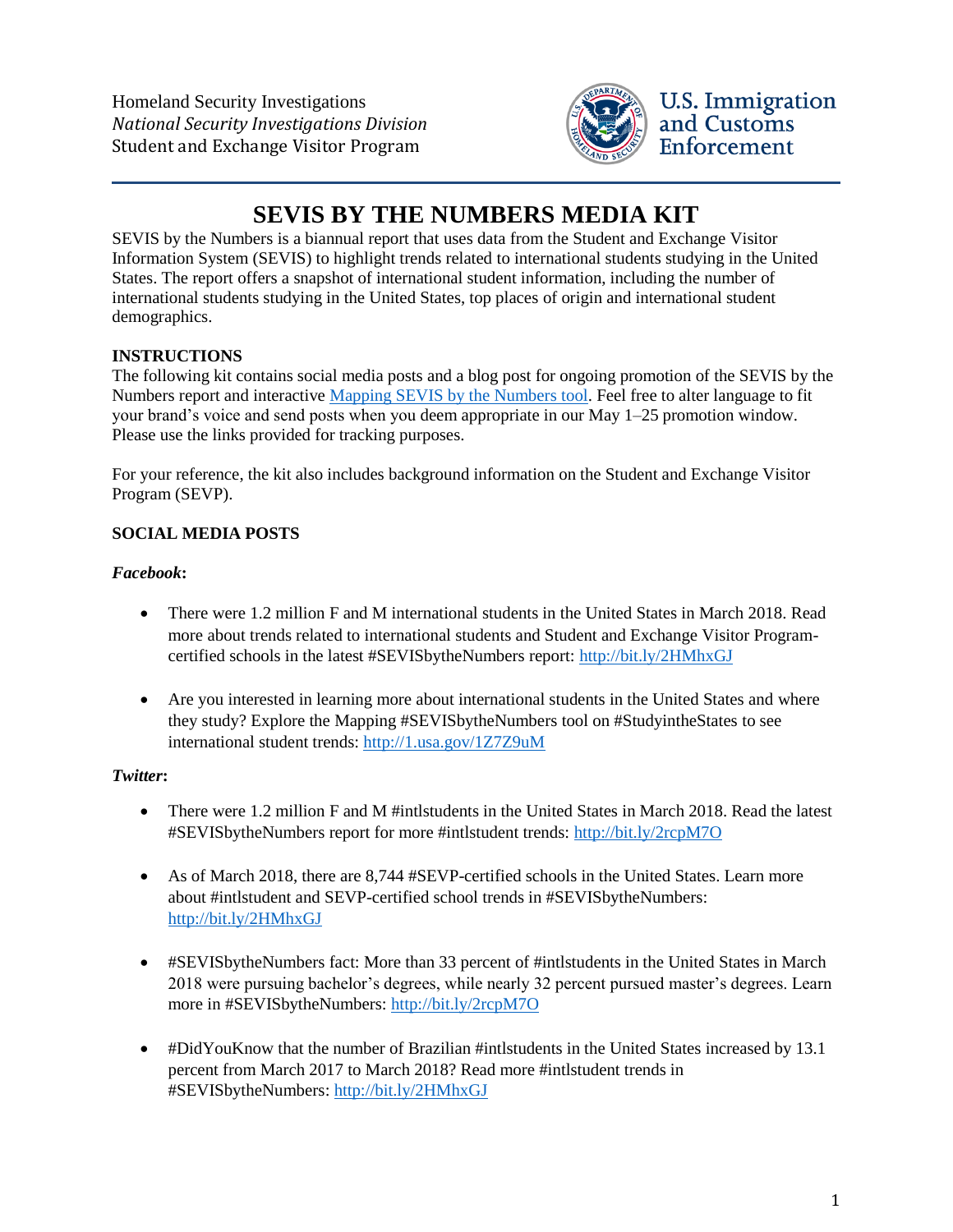- In March 2018, New York University had the most F-1 #intlstudents of any #SEVP-certified school in the United States with nearly 17,000 students. Learn more in #SEVISbytheNumbers: <http://bit.ly/2HMhxGJ>
- #SEVISbytheNumbers fact: California is home to approximately 13 percent of all #SEVPcertified schools in the United States, and more than 195,000 #intlstudents were in California in March 2018. Read more trends in #SEVISbytheNumbers:<http://bit.ly/2rcpM7O>
- #DidYouKnow that 27.4 percent of #intlstudents studied at #SEVP-certified schools in the Northeast in March 2018, while 27.3 percent studied at schools in the South? Learn more in #SEVISbytheNumbers:<http://bit.ly/2rcpM7O>
- Explore more trends related to #intlstudents and #SEVP-certified schools using the Mapping #SEVISbytheNumbers tool on #StudyintheStates:<http://1.usa.gov/1Z7Z9uM>

#### *Instagram*:

- Want to learn more about the 1.2 million international students that #StudyintheStates? Read the latest #SEVISbytheNumbers report for more on international student trends in the United States. Click the link in our bio to learn more and see the report.
	- o Profile link:<http://bit.ly/2HMhxGJ>

| Hashtags:<br>#SEVISbytheNumbers<br>#intlstudent<br>#intlstudents<br>#SEVP<br>#StudyintheStates |  |
|------------------------------------------------------------------------------------------------|--|
| <b>Handles:</b>                                                                                |  |

@StudyinStates

#### **BLOG POST**

#### **The Latest SEVIS by the Numbers Report**

The Student and Exchange Visitor Program (SEVP) released its latest version of the [SEVIS by the](https://www.ice.gov/doclib/sevis/pdf/byTheNumbersApr2018.pdf)  [Numbers report,](https://www.ice.gov/doclib/sevis/pdf/byTheNumbersApr2018.pdf) which is now available on [ICE.gov/SEVP.](https://www.ice.gov/sevp)

The report uses Student and Exchange Visitor Information System (SEVIS) data from March 2018 and includes year-over-year comparisons from March 2017 to March 2018.

According to the report, there were 1.2 million F and M international students in the United States in March 2018. Additionally, 8,744 schools were certified by SEVP to enroll international students.

Other highlights and notable trends from the report include the following:

 The number of international students in the United States from South America increased by 4.3 percent from March 2017 to March 2018.